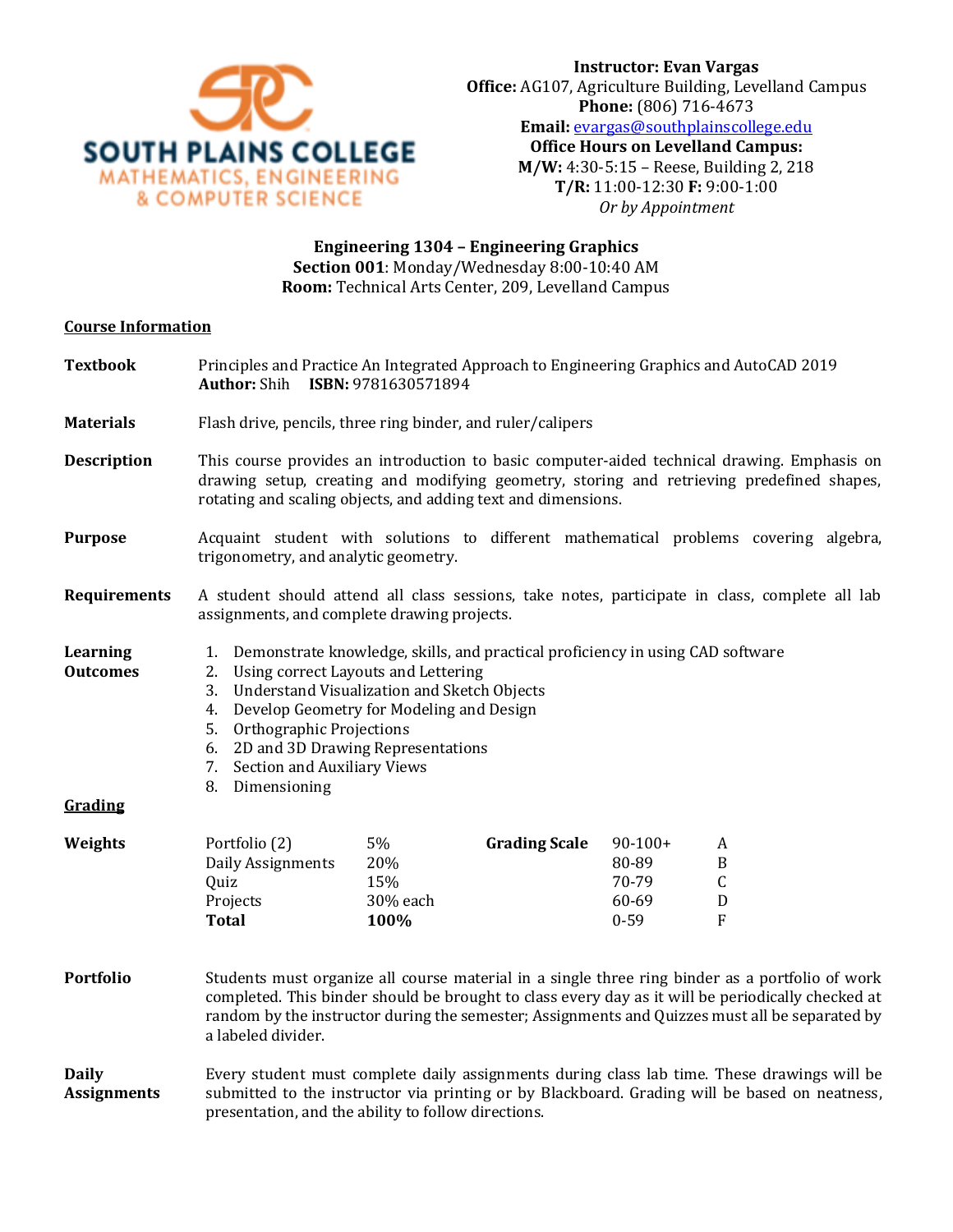**Quizzes** Quizzes will be given periodically and will cover material presented by the instructor. Quizzes may be handouts or computer based.

**Projects** There will be two projects assigned during the semester in lieu of examinations. Projects will be a representation of each student's ability to demonstrate their skills using CAD project will be addressed during class as the semester progresses. Instructions will be outlined and detailed in what is required.

## **Classroom Policies**

**Disclaimer** The instructor reserves the right to alter any class policies as deemed necessary by the instructor or South Plains College and will announce any changes in class. If a student has any questions about a change in policy, ask the instructor for clarification.

> To successfully complete the course objectives, the students must already be prepared to factor algebraic expressions, reduce, add, subtract, multiply, divide, and simplify rational expressions, and simplify, add, subtract, multiply and divide exponential and radical expressions.

**Computer Class Policy ABSOLUTELY NO FOOD ALLOWED**. Drinks must have a threaded cap to be allowed and must be put away when not in use. Music devices during lab assignment times are accepted. Each workstation must be cleaned and straightened before leaving the area.

### **Class Cancellation**  In the event of the class being canceled by the school, the student will be responsible for the lecture material. The class will continue the calendar presented. All information needed will be on Blackboard and should be accessed by the student.

- **Attendance** Records of your attendance are maintained throughout the semester. **Three absences, for any reason, are allotted to the student for the semester.** Tardies count as one-half (1/2) of an absence. Tardies will be applied for consistently being late to class, as deemed by the instructor and leaving class early. If this number is exceeded, the instructor has the right to drop you with a grade of F or an X, depending on their discretion. You can seek temporary reinstatement within a week after being withdrawn, assuming the student submits their syllabus receipt, but you must withdraw yourself from the course via the Admission and Records Office within two days of reinstatement. In the latter case, you will receive a W or a U. After the two days have expired, the instructor has the right to drop you for a final time, after which there will be no reinstatement.
- **Final Grading** All grades are rounded from the tenths place, e.g. 80.5 = 81, 80.49 = 80. Upon the submission of grades at the end of the semester. **ALL GRADES ARE FINAL**

**Email** All students at South Plains College are assigned a standardized SPC e-mail account. Although personal email addresses will continue to be collected, the assigned SPC e-mail account will be used as the official channel of communication for South Plains College. The Student Correspondence Policy can be found at www.southplainscollege.edu. To access the SPC student email account, log in to MySPC and click the SPC Google Mail option under Campus Bookmarks. (**Copied from SPC Student Guide**)

> Since all students have an assigned SPC email, the instructor will only acknowledge, respond, and send emails to your assigned SPC email. This ensures all correspondence from the instructor is received by the intended recipient.

**Withdrawal** If you wish to withdraw from this class for any reason, you must initiate the appropriate steps on your own. To withdraw from this class, you will need to go to the Admissions and Records office either on the Levelland campus, the Reese Center campus, or the Lubbock Center, and fill out a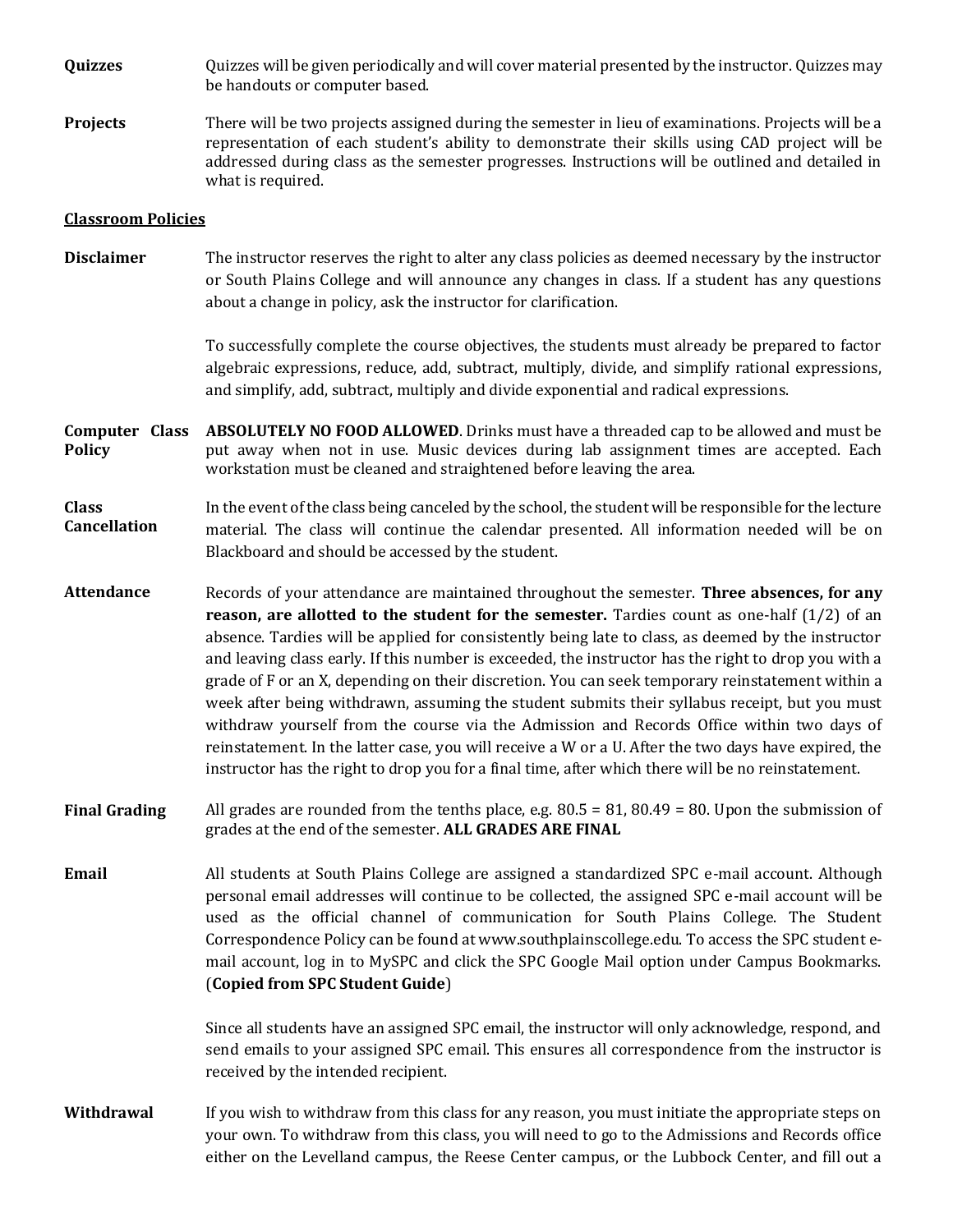drop notification form, and pay \$5. The drop form can be obtained online in MySPC, under the Student Forms and Tools link. Please be aware that SPC may not permit an undergraduate student to drop a total of more than six courses (including any course a transfer student has dropped at another institution of higher education) if the student enrolled in college for the first time during the Fall 2007 academic term or any term after the Fall 2007 term

- **Diversity Statement** In this class, the teacher will establish and support an environment that values and nurtures individual and group difference and encourages engagement and interaction. Understanding and respecting multiple experiences and perspectives will serve to challenge and stimulate all of us to learn about others, about the larger world and about ourselves. By promoting diversity and intellectual exchange, we will not only mirror society as it is but also model society as it should and can be. (copied from current South Plains College Faculty Handbook)
- **Disabilities Statement** Students with disabilities, including but not limited to physical, psychiatric, or learning disabilities, who wish to request accommodations in this class should notify the Disability Services Office early in the semester so that the appropriate arrangements may be made. In accordance with federal law, a student requesting accommodations must provide acceptable documentation of his/her disability to the Disability Services Office. For more information, call or visit the Disability Services Office at Levelland Student Health & Wellness Center 806-716-2577, Reese Center (also covers Lubbock Center) Building 8: 806-716-4675, Plainview Center Main Office: 806-716-4302 or 806- 296-9611, or the Health and Wellness main number at 806-716-2529. (copied from current South Plains College Faculty Handbook)
- **Religious Holy Days** In accordance with Section 51.911, Texas Education Code, South Plains College will allow a student who is absent from class for the observance of a religious holy day to take an examination or complete an assignment scheduled for that day within seven (7) calendar days after the absence. Students are required to file a written notification of absence with each instructor within the first fifteen (15) days of the semester (Monday, 17 September 2018) in which the absence will occur. Forms for this purpose are available in the Student Services Office along with instructions and procedures. "Religious holy days" means a holy day observed by a religion whose place of worship is exempt from property taxation under Section 11.20, Tax Code. (copied from current South Plains College catalog)
- **Sexual Misconduct** As a faculty member, I am deeply invested in the well-being of each student I teach. I am here to assist you with your work in this course. If you come to me with other non-course-related concerns, I will do my best to help. It is important for you to know that all faculty members are mandated reporters of any incidents of sexual misconduct. That means that I cannot keep information about sexual misconduct confidential if you share that information with me. Mr. Christopher Straface, the Director of Health & Wellness, can advise you confidentially as can any counselor in the Health & Wellness Center. They can also help you access other resources on campus and in the local community. You can reach Mr. Straface at 716-2362 or cstraface@southplainscollege.edu or go by the Health and Wellness Center. You can schedule an appointment with a counselor by calling 716-2529.
- **Campus Concealed Carry** Campus Concealed Carry - Texas Senate Bill - 11 (Government Code 411.2031, et al.) authorizes the carrying of a concealed handgun in South Plains College buildings only by persons who have been issued and are in possession of a Texas License to Carry a Handgun. Qualified law enforcement officers or those who are otherwise authorized to carry a concealed handgun in the State of Texas are also permitted to do so. Pursuant to Penal Code (PC) 46.035 and South Plains College policy, license holders may not carry a concealed handgun in restricted locations. For a list of locations, please refer to the SPC policy at: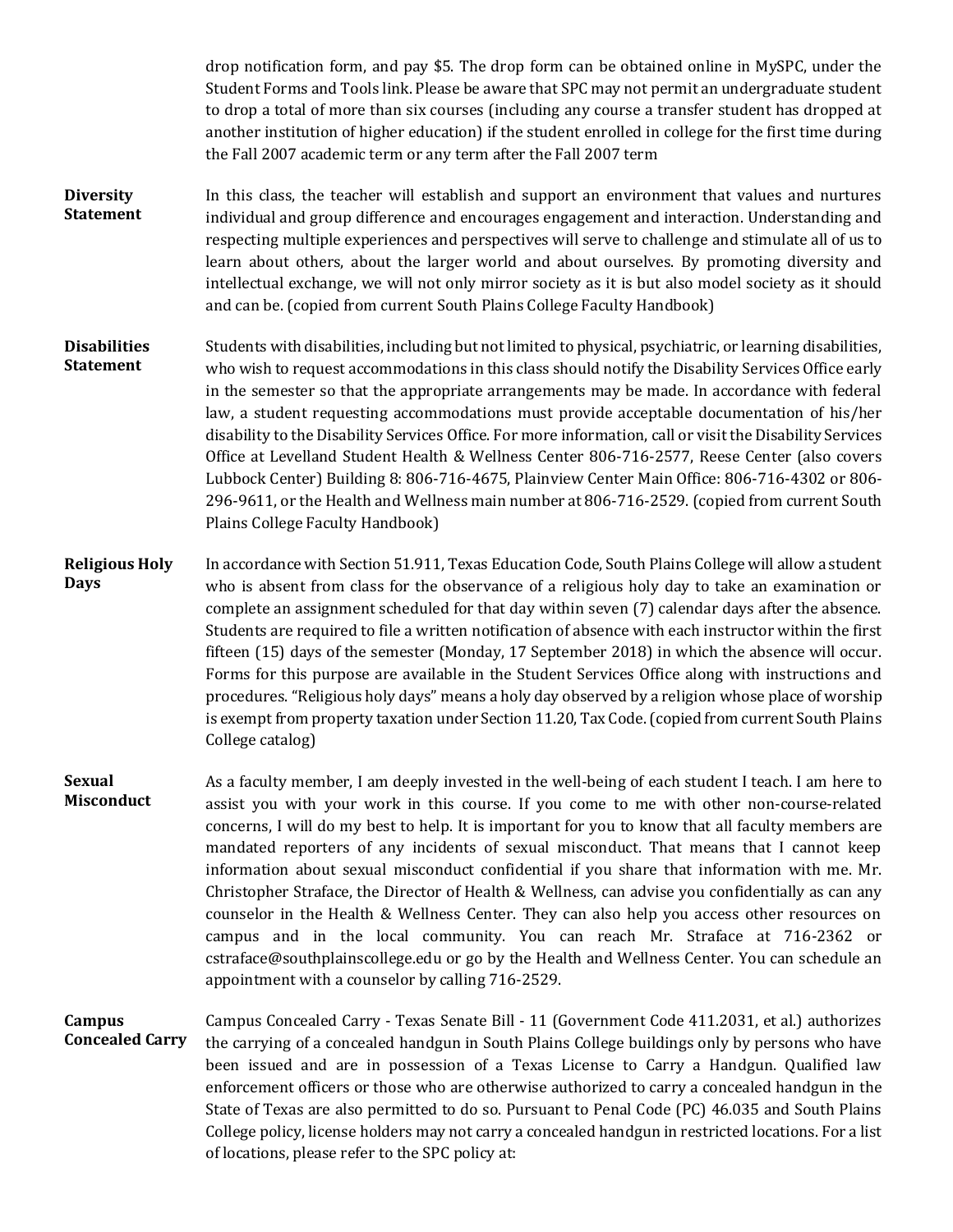| Pursuant to PC 46.035, the open carrying of handguns is prohibited on all South Plains College |
|------------------------------------------------------------------------------------------------|
| campuses. Report violations to the College Police Department at 806-716-2396 or 9-1-1.         |

**Academic Honesty** You are expected to uphold the ideas of academic honesty. All work that is graded must be your own. This policy applies to all work attempted in this course. If this policy is violated via:

- Cheating: copying another student's exam/assignments, using unauthorized materials during exams, and/or allowing another individual to submit assignments on the student's behalf.
- Bribery: offering or accepting for an academic advantage.
- Misrepresentation: lying in an attempt to increase a grade or when confronted with allegations of academic dishonesty
- Plagiarism: Representing another person's work as your own without consent to the original owner's work and/or permission from the instructor.

If any of these items are violated, the student will receive an F for the assignment(s) and may be dropped from the class with an F at the instructor's discretion.

**Equal Opportunity** South Plains College strives to accommodate the individual needs of all students in order to enhance their opportunities for success in the context of a comprehensive community college setting. It is the policy of South Plains College to offer all educational and employment opportunities without regard to race, color, national origin, religion, gender, disability, or age.

#### **Recording Devices** Students are not allowed to use recording devices such as audio or video during class unless approved by the instructor

**Resources** Students may utilize free tutoring provided by SPC. Tutoring is available at all SPC campus locations. Please consult with the instructor for further information.

**Non-Discrimination Statement** South Plains College does not discriminate on the basis of race, color, national origin, sex, disability or age in its programs and activities. The following person has been designated to handle inquiries regarding the non-discrimination policies: Vice President for Student Affairs, South Plains College, 1401 College Avenue, Box 5, Levelland, TX 79336. Phone number 806-716-2360.